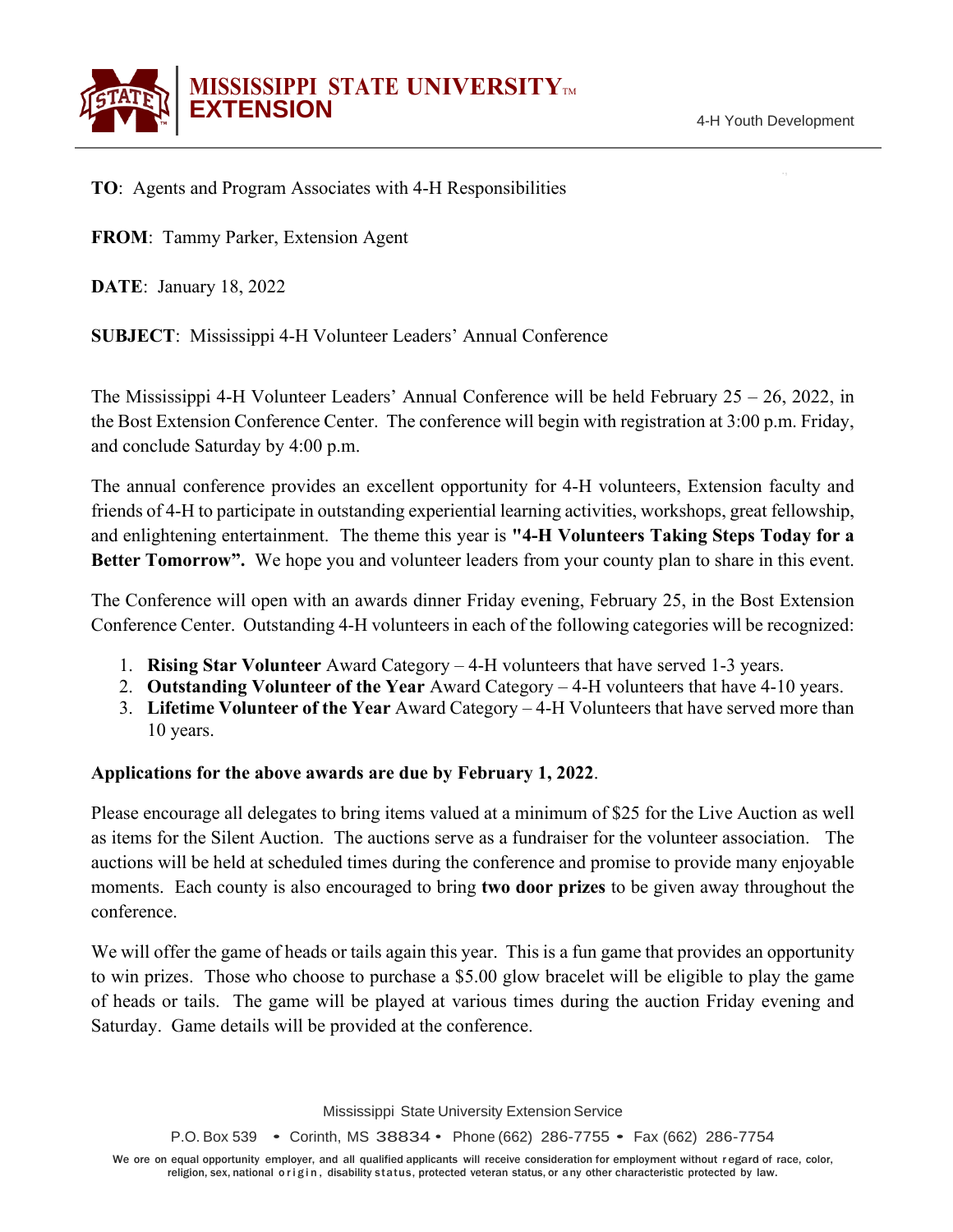Registration fee for full-time delegates is \$115.00, and includes conference activities, meals, banquet, conference t-shirt, and MVLA annual membership. Volunteers are responsible for their lodging arrangements. A block of rooms has been reserved at the *LaQuinta Inn & Suites* in Starkville. Please use the following link to make your reservation: [4-H Conference](https://secure-web.cisco.com/1BJjRdaq4NqUzYxh9963y3LqaU1-HpsGDPXDzjN9znTjDima5FGtAYQ4seYyYDPiWxhDaGqxXycliVIFjDkDJG80PSquFeDjeVCs7EYlfSd_npnmne-sbF6L6ViHt7oYqnWr1liIhI2IvU4RBse3w8QYHfx2wmdAZkSUbDPKDCvCqFzOHA9IittFou49cLOwnqwOZ2vVOwIN4mP2ycNo5rHW5z0Egt9_dPeJwbakD1pwpcNd1mQWBKDs71P3Kqb9LlSSo6HWgya2cEzVGJ0mwm-o1WTI2ex4ZBKqwGe1NyGChrr8yNUgdG5qtsxxdxB_b/https%3A%2F%2Fwww.wyndhamhotels.com%2Flaquinta%2Fstarkville-mississippi%2Fla-quinta-starkville-at-msu%2Frooms-rates%3F%26checkInDate%3D02%2F24%2F2022%26checkOutDate%3D02%2F26%2F2022%26groupCode%3DCGTPFH)

Rooms must be reserved by **February 7, 2022.** 

Registration forms and conference information is included for you to share with volunteers in your county. Please submit registration and workshop selection for each delegate via the Extension Intranet. Extension agents must register each adult participant online. The county delegation form sent with the registration fees to the MVLA treasurer **does NOT** register them for the conference and workshops. **Registration closes February 11, 2022**. Please make registration fees/checks payable to *MVLA*.

**The media release form, registration fees and the county delegation form should be mailed to the attention of:**

**Debby Carnathan, MVLA Treasurer 415 Lee Horn Drive, Suite 2 Houston, MS 38851**

Agents and volunteers are encouraged to participate in the conference. The workshops and interaction with others will motivate and encourage growth in your county 4-H program! Fun shops, coffee shop, and bingo will be held Friday night following the auction. Fun shop selections are included with the registration. Please be sure to share this with volunteers. Information can be found on the MSU website as well as the MVLA Facebook page.

Mississippi State University Extension Service

P.O. Box 539 • Corinth, MS 38834 • Phone (662) 286-7755 • Fax (662) 286-7754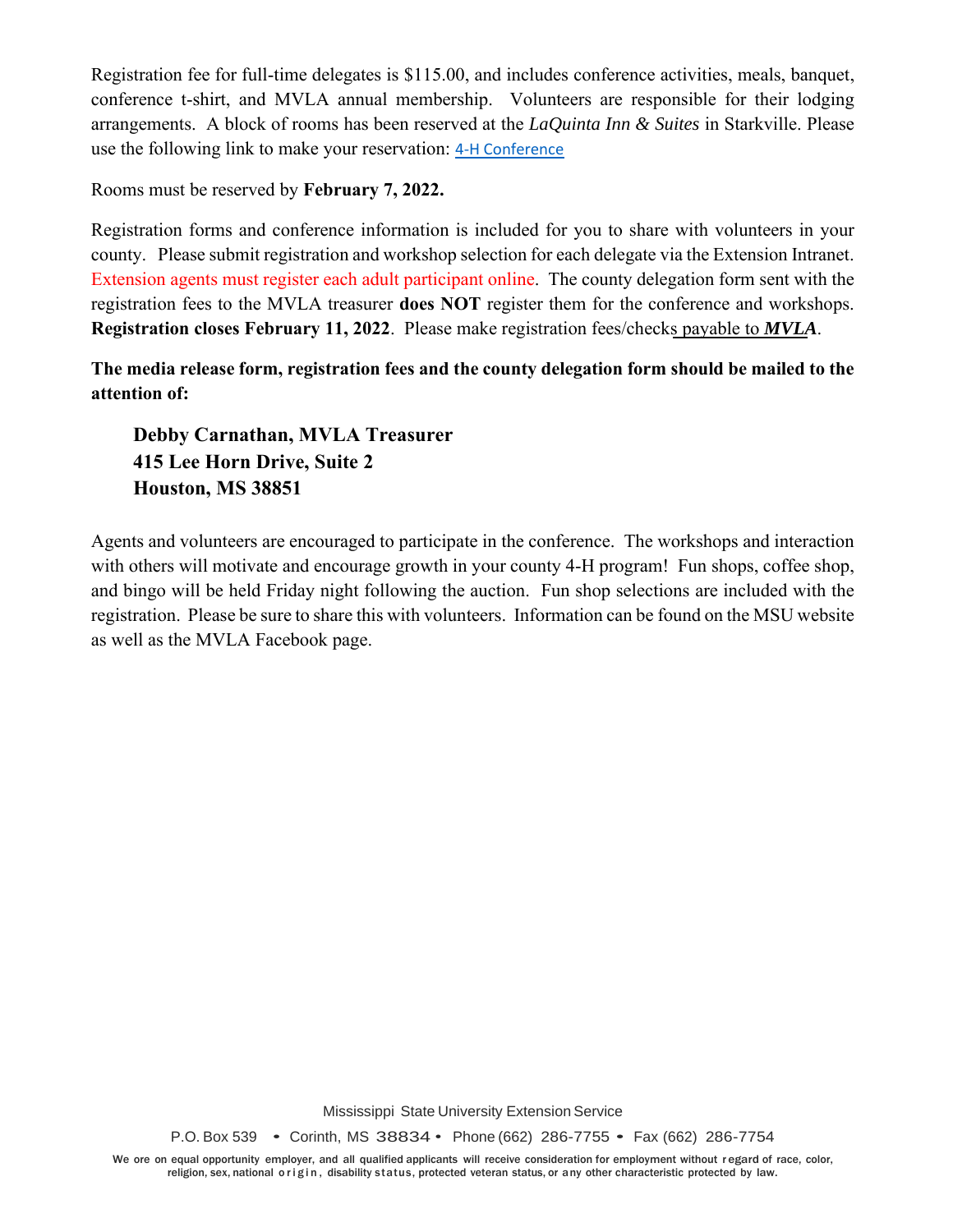# **"4-H Volunteers Taking Steps Today for a Better Tomorrow" Mississippi 4-H Volunteer Leaders' Annual Conference Mississippi State University Bost Extension Conference Center February 25 – February 26, 2022**

## **CONFERENCE HIGHLIGHTS**

### **FRIDAY, FEBRUARY 25, 2022**

- MVLA Board Meeting & Pre-Conference Set up
- Registration at Bost Extension Conference Center (3:00 5:00 p.m.)
- Volunteer Reception 4:00-5:00 p.m.
- Annual Banquet  $6:00$  p.m.
	- o Guest Speaker
	- o Volunteer Award Recognition
	- o Pinning Ceremony for new Lifetime Members of MVLA. All volunteers and Extension employees who pay a \$100 lifetime membership by *February 11, 2022* will be pinned at the Annual Banquet.

### **SATURDAY, FEBRUARY 26, 2022**

- General Assembly
- Mississippi 4-H Volunteer Leaders' Association Annual Business Meeting
- Officer Elections Nomination forms are due in the State 4-H Office by February 1, 2022. Campaign speeches will be presented during the MVLA business meeting (*candidates must be present*). Elected officers will be announced during lunch.
- Workshop Host and Hostess Orientation
- Primary Election Ballot box will be set up at the Bost Extension Conference Center from 8:45 to 9:00 a.m.
- Workshops
- New MVLA Officers will be installed
- Closing Assembly conference evaluations

### **AUCTIONS**

Conference delegates will have an opportunity to participate in a silent auction and a live auction. Please bring quality items valued at \$25 or more for the live auction, as well as items for the silent auction.

### **DOOR PRIZES**

• Counties are asked to bring at least *two* door prize items. Door prizes will be given away during general assemblies.

### **DRESS CODE**

• Dress is casual attire during most events. Professional dress is encouraged for the Annual Banquet.

Mississippi State University Extension Service

P.O. Box 539 • Corinth, MS 38834 • Phone (662) 286-7755 • Fax (662) 286-7754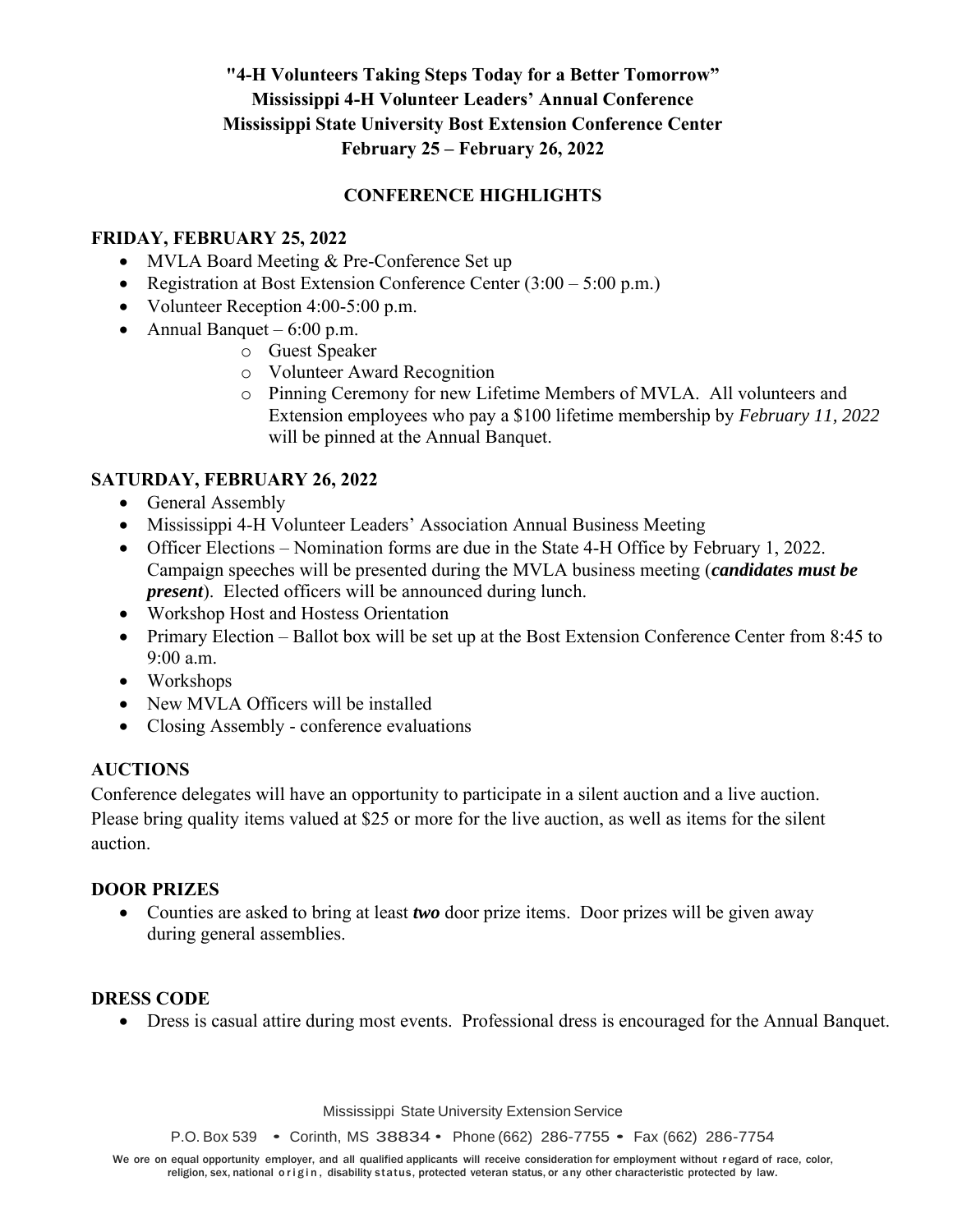### **MISSISSIPPI 4-H VOLUNTEER LEADERS CONFERENCE - LODGING**

#### *LODGING OPTION TELEPHONE*

### **LaQuinta Inn & Suites 662-270-4100**

The following link may be used to make reservations: [4-H Conference](https://secure-web.cisco.com/1BJjRdaq4NqUzYxh9963y3LqaU1-HpsGDPXDzjN9znTjDima5FGtAYQ4seYyYDPiWxhDaGqxXycliVIFjDkDJG80PSquFeDjeVCs7EYlfSd_npnmne-sbF6L6ViHt7oYqnWr1liIhI2IvU4RBse3w8QYHfx2wmdAZkSUbDPKDCvCqFzOHA9IittFou49cLOwnqwOZ2vVOwIN4mP2ycNo5rHW5z0Egt9_dPeJwbakD1pwpcNd1mQWBKDs71P3Kqb9LlSSo6HWgya2cEzVGJ0mwm-o1WTI2ex4ZBKqwGe1NyGChrr8yNUgdG5qtsxxdxB_b/https%3A%2F%2Fwww.wyndhamhotels.com%2Flaquinta%2Fstarkville-mississippi%2Fla-quinta-starkville-at-msu%2Frooms-rates%3F%26checkInDate%3D02%2F24%2F2022%26checkOutDate%3D02%2F26%2F2022%26groupCode%3DCGTPFH)

Total of 25 rooms available @ \$103.00 plus tax per night for MS 4-H Volunteer Conference.

**\*Please register all participants through the Extension Intranet. Mail the registration fees along with the list of agents and volunteers registered and photo release form (last two forms of this packet) to Debby Carnathan, MVLA Treasurer, 415 Lee Horn Drive, Suite 2 Houston, MS 38851. Registration must be complete by February 11, 2022. Please make checks payable to MVLA. No Refunds on registration.** 



Mississippi State University is an equal opportunity institution. Discrimination<br>race, color, ethnicity, sex, pregnancy, religion, national origin, disability, age, so<br>as a U.S. veteran, or any other status protected by ap university employment, programs, or activities based on<br>al orientation, gender identity, genetic information, status

Mississippi State University Extension Service

P.O. Box 539 • Corinth, MS 38834 • Phone (662) 286-7755 • Fax (662) 286-7754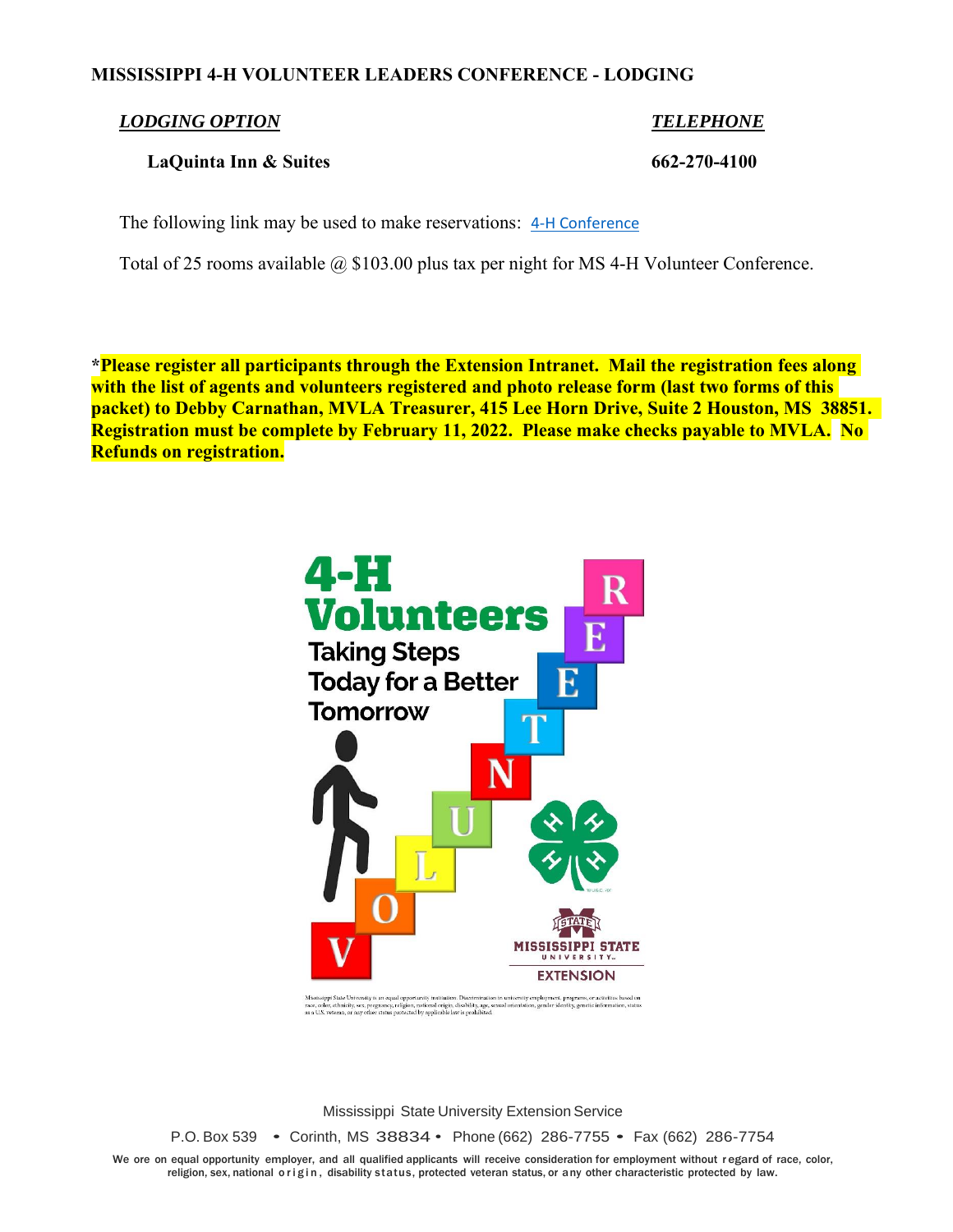### **MISSISSIPPI 4-H VOLUNTEER LEADERS**

# **Annual Conference Mississippi State University Bost Extension Conference Center** February 25 – February 26, 2022

### **Theme: 4-H Volunteers - Taking Steps Today for a Better Tomorrow**

# **THURSDAY, FEBRUARY 24th - P.M.**

| $6:30-8:00$     |                                                             |  |  |
|-----------------|-------------------------------------------------------------|--|--|
|                 | Pre-Conference meeting for MVLA Board Members (Optional)    |  |  |
|                 | FRIDAY, FEBRUARY 25th - A.M.                                |  |  |
| $10:15 - 12:00$ | MVLA Board Meeting/Conference Set UpBost Extension Center   |  |  |
| 12:00 P.M.      | <b>LUNCH</b>                                                |  |  |
| 1:00            | <b>MVLA Officers and Coordinators</b>                       |  |  |
| $4:00 - 5:00$   |                                                             |  |  |
|                 | <b>Silent Auction Opens</b>                                 |  |  |
|                 | <b>BANQUET - Bost Auditorium</b>                            |  |  |
| 6:00            | Tallahatchie County 4-H Volunteer                           |  |  |
|                 |                                                             |  |  |
|                 |                                                             |  |  |
|                 | Interim Head MSU Extension Center for 4-H Youth Development |  |  |
|                 |                                                             |  |  |

#### *Dinner*

*Entertainment by Mississippi 4-H Volunteer Choir* Introduction of Speaker..................................................................................................... Guest Speaker....................................................................................................................

Mississippi State University Extension Service

P.O. Box 539 • Corinth, MS 38834 • Phone (662) 286-7755 • Fax (662) 286-7754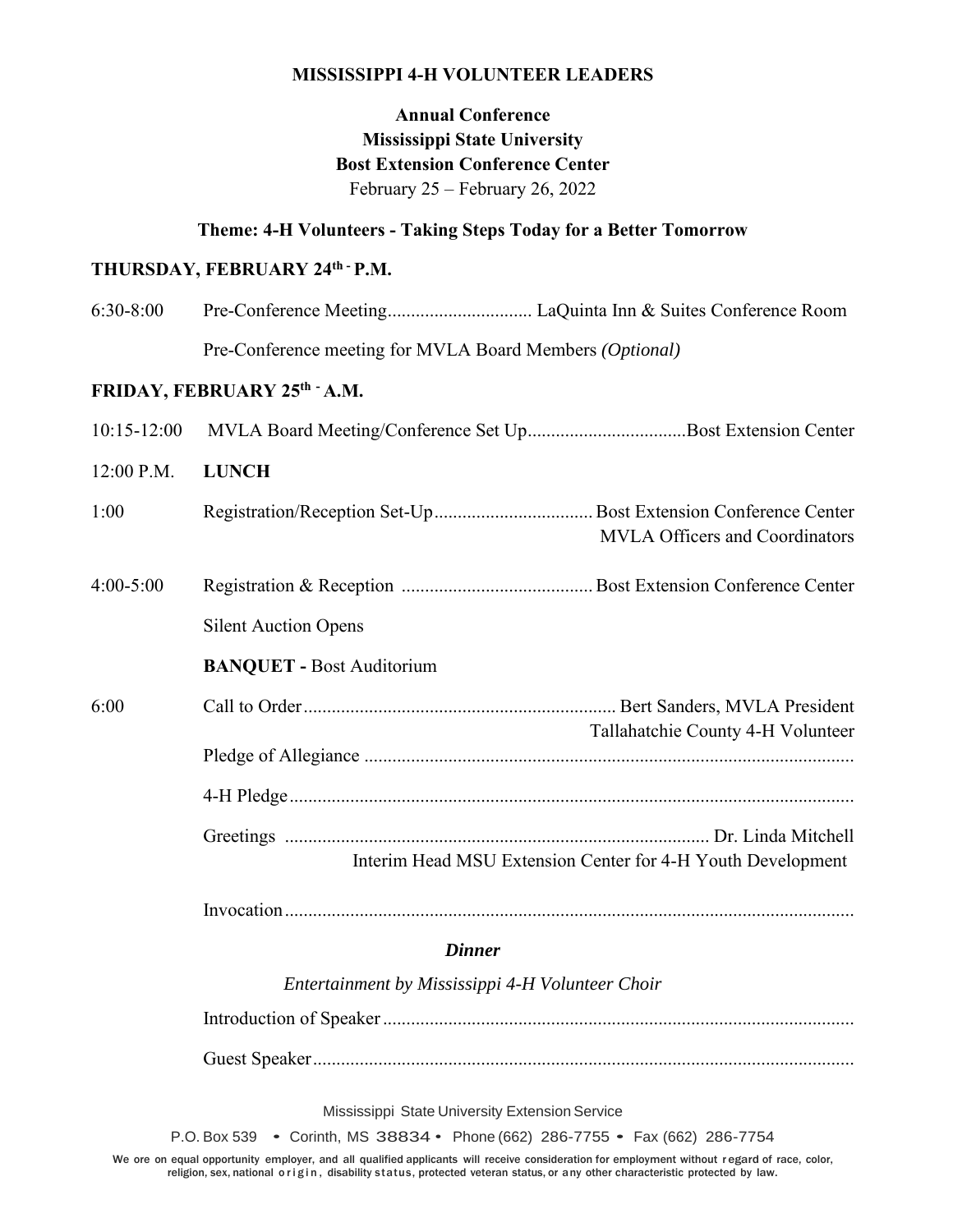|           | Lisha Hopper, MVLA Reporter                                                                     |
|-----------|-------------------------------------------------------------------------------------------------|
|           |                                                                                                 |
|           | Live Auction will begin immediately following the awards presentation.                          |
| 8:30-9:30 | Fun Shops & Volunteer Social (coffee & bingo) – Bost Building B                                 |
|           | SATURDAY, FEBRUARY 26 <sup>th</sup> - A.M. Breakfast at your hotel (or location of your choice) |
| 7:30-8:00 |                                                                                                 |
| 8:00-8:45 |                                                                                                 |
|           |                                                                                                 |
|           |                                                                                                 |
|           |                                                                                                 |
|           |                                                                                                 |
|           |                                                                                                 |
|           | Interim Head MSU Extension Center for 4-H Youth                                                 |

## **MVLA Annual Business Meeting**

|      | Introduction of MVLA Board Members Bert Sanders, MVLA President    |  |
|------|--------------------------------------------------------------------|--|
|      |                                                                    |  |
|      | Financial/Budget/Membership Report Debby Carnathan, MVLA Treasurer |  |
|      | Introduction of Candidates Rose Coffey Graham, President Elect     |  |
|      |                                                                    |  |
|      |                                                                    |  |
|      |                                                                    |  |
|      |                                                                    |  |
| 8:45 |                                                                    |  |

Mississippi State University Extension Service

P.O. Box 539 • Corinth, MS 38834 • Phone (662) 286-7755 • Fax (662) 286-7754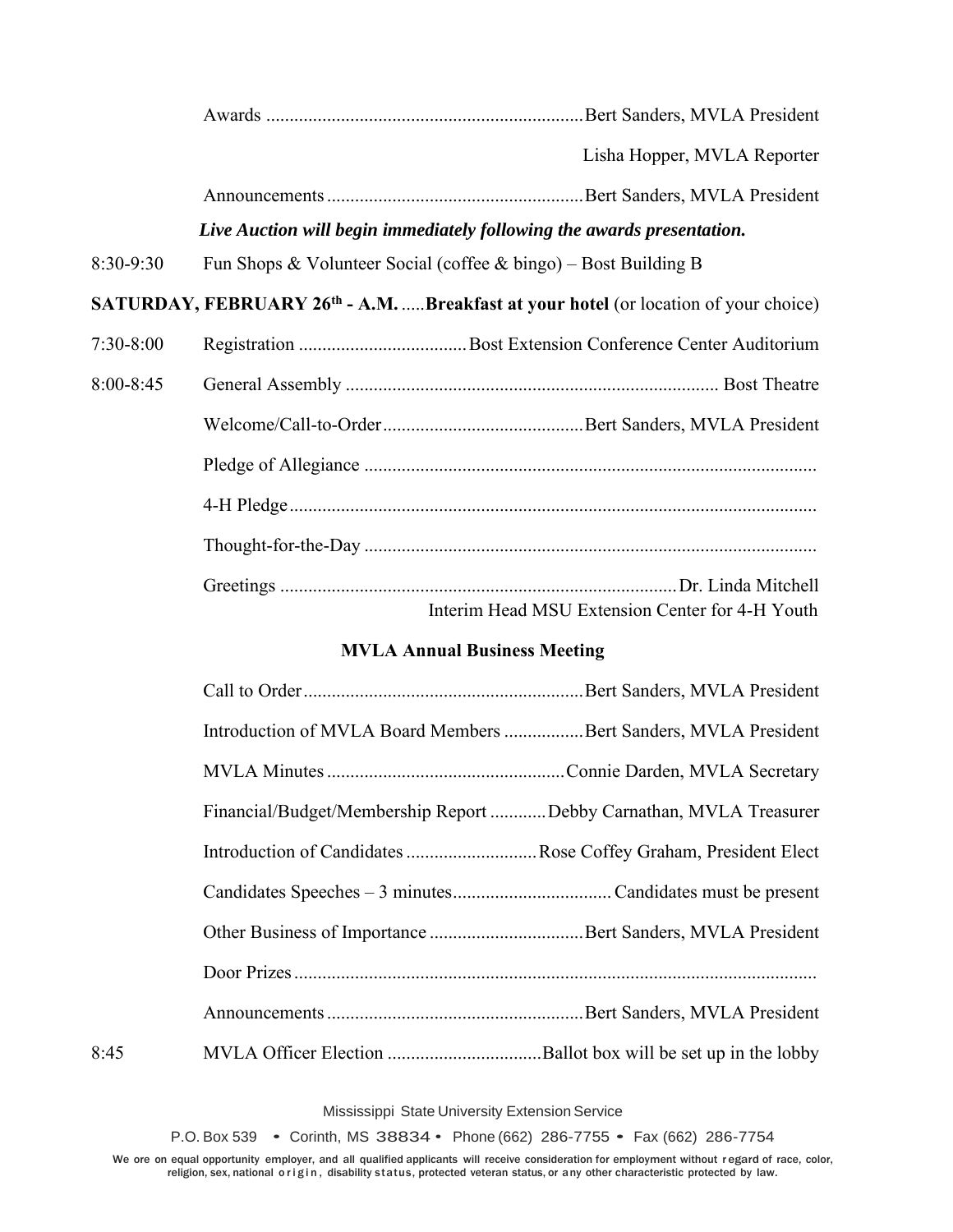#### 9:00-10:15 **WORKSHOPS – Session I**

10:15-10:30 **BREAK & EXHIBITS** .....................................Bost Extension Conference Center

#### 10:30-11:45 **WORKSHOPS – Session II**

11:45-1:00 **LUNCH**..............................................................Bost Extension Conference Center

# *County pictures will be taken during lunch*

### *Entertainment by Mississippi 4-H Volunteer Choir*

|             | First Time Attendance Recognition  Debby Carnathan, MVLA Treasurer |  |
|-------------|--------------------------------------------------------------------|--|
|             |                                                                    |  |
|             |                                                                    |  |
| $1:15-2:30$ | <b>WORKSHOPS - Session III</b>                                     |  |
| 2:40        | <b>Silent Auction Closes</b>                                       |  |
| $2:45-4:00$ | <b>WORKSHOPS - Session IV</b>                                      |  |

4:00 Closing Assembly...........................................................................Bost Auditorium

### **CONFERENCE ADJOURNS**

Mississippi State University Extension Service

P.O. Box 539 • Corinth, MS 38834 • Phone (662) 286-7755 • Fax (662) 286-7754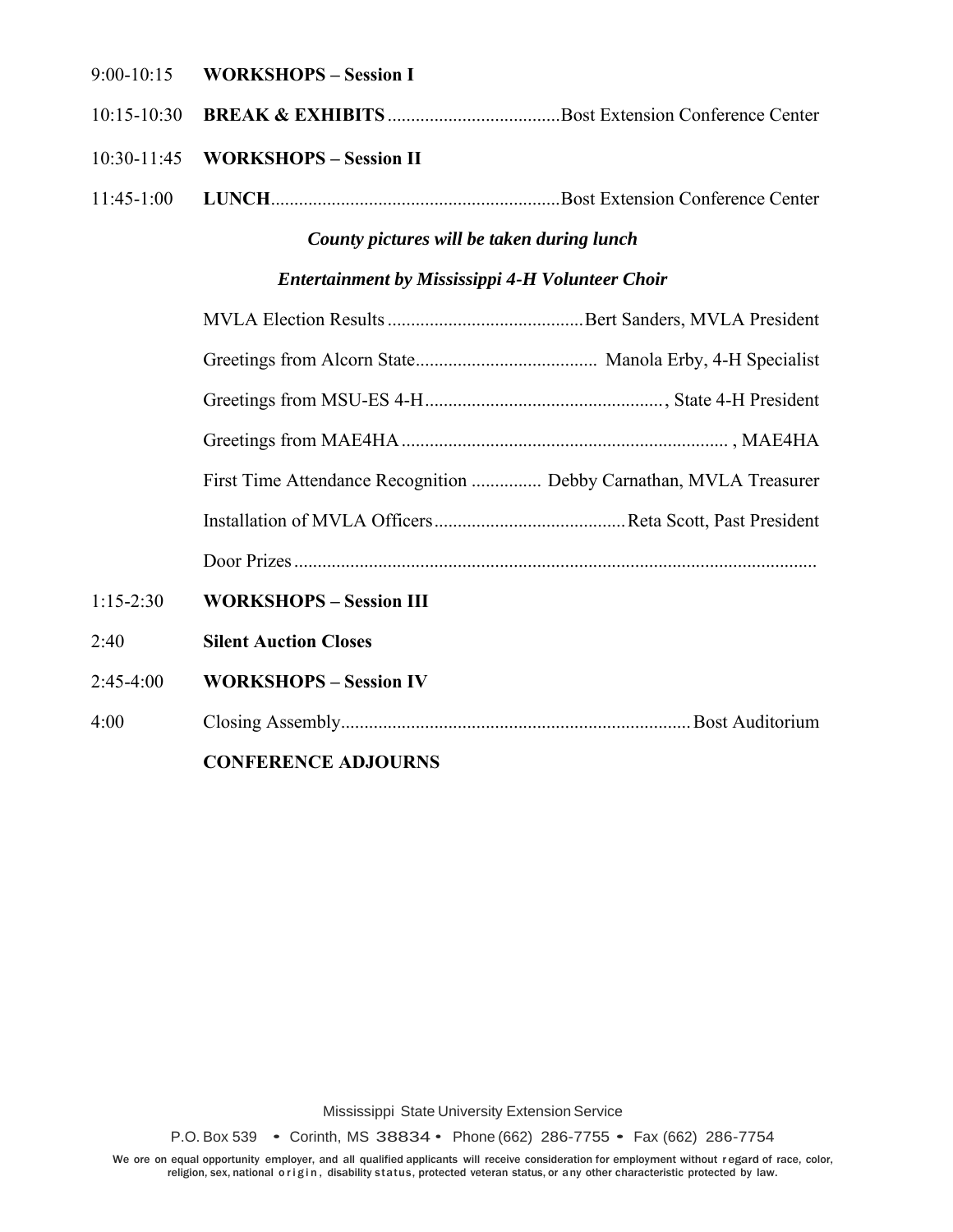# **MVLA Conference Workshops 2022**

# **Putting Bugs Back in 4-H**

## **Dr. John Guyton and Peggy Guyton**

Collecting and handling insects is fun and is useful to 4-Hers and 4-H agents. We will demonstrate the use of nets and collecting jars. We will also have a few live anthropods. My hope is to restart some entomology activities in 4-H. We used to have a 4-H bug camp and as 4-H participation dwindled camp thrived and became an international camp! Hope to restart camp as a 4-H camp but allowing others.

# **Participating in the U.S. Congressional Award Program Trent Barnett, and CJ Weddle**

Congressional Awards – the highest award that the United States Congress awards to young people ages 14 to 24. Learn how your youth can become involved and earn a U.S. Congressional Award. This program provides goal setting and leadership abilities among young people. Through this program, youth will work to meet goals they set for themselves in voluntary public service, physical fitness, personal development, and expedition/exploration.

# **The 4-H Pledge: Application for Life**

### **Kelsey Martin**

This session will demonstrate four separate lessons that can be delivered virtually, face-to-face or through a grab and go kit. The training session will consist of breaking down the 4-H pledge into its four main phrases, by making them applicable for real-life day to day living. Through the 4-H pledge, participants will see what they are actually pledging to do and how to do it. Participants will leave this session with four new "lessons" to take back to teach to their 4-Her's complete with materials and ideas for variations of the lessons. Lessons include: "Pledging our Hands to Larger Service: Random Acts of Kindness", "Pleading our Hearts to Greater Loyalty: Showing Appreciation for Veterans", Pledging our Heads to Clearer Thinking: Being Upstanders to Bullies", and "Pledging our Health to Better Living: Being the Best Version of Ourselves". **Limit 15**

# **Sidewalk Smiles and Health Messaging**

# **Natalie Ray, Ann Sansing, Jasmine Harris-Speight, & Maggie Jo Everett**

Sidewalk Smiles is an interactive hands-on learning experience that spreads positivity and promotes social connectedness. This project can engage junior and senior 4-Hers and allow them to combine creative art and pre-set health messages that can brighten someone's day and make someone smile while encouraging healthier lifestyles! Interactive group practice will be done on paper for this learning experience.

Mississippi State University Extension Service

P.O. Box 539 • Corinth, MS 38834 • Phone (662) 286-7755 • Fax (662) 286-7754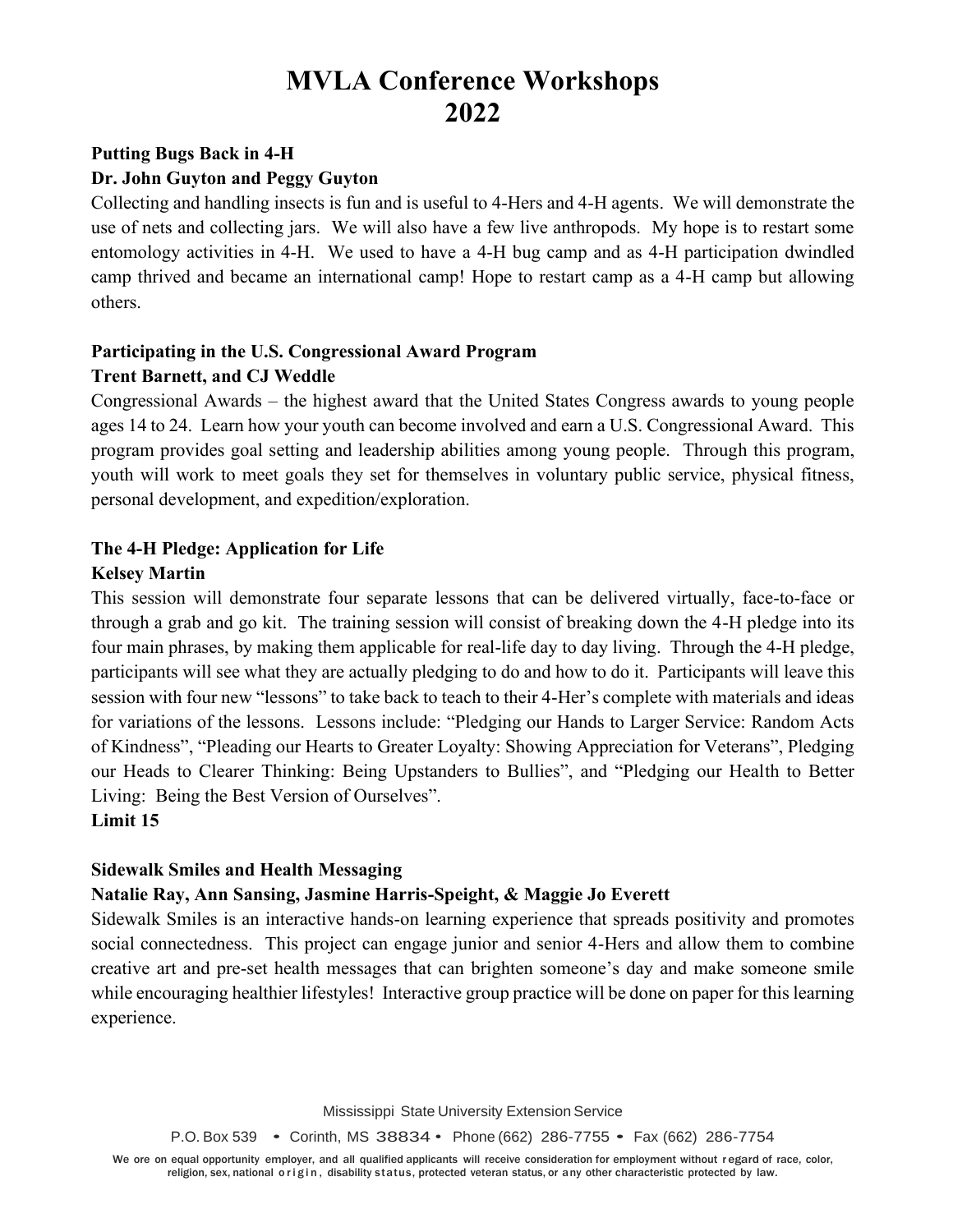# **Introduction to the 4-H Western Heritage Project**

# **Bert "Sandy Sureshot" Sanders**

Have you ever wanted to live in the old west? Welcome to the 4-H Western Heritage project. In this project you will explore many aspects of life on the western frontier. You will explore period correct clothing, hats, leather goods, and firearms. This project is a new one in Mississippi so come and check it out!

# **Wildlife Habitat Education Program: Intros and Updates**

# **Dr. Leslie Burger**

Participants will be familiar with the national 4-H Wildlife Habitat Education Program. Participants will become equipped to lead youth in WHEP activities. Participants will gain knowledge of basic wildlife conservation and species in Mississippi.

# **Preparing Youth for 4-H Junior STEM Day**

# **Dr. Mariah Smith Morgan**

New to 4-H this year is a 4-H Junior STEM Day. Tentatively scheduled for June 28, 2022. This is a one-day event held on the campus of MSU that allows 4-H youth to showcase their STEM talents. Attendees will learn how to prepare Cloverbud and Junior 4-H youth for the STEM Day. Topics covered include: Cloverbud Robotics Contest with Dash, Junior Robotics Contest with LEGO Spike, Science Showcase, Makerspace Place, STEM Snacks, and STEM Art Contest. Participants will review the guidelines and requirements for each of the contest's areas.

# **Promoting Life Skills Through Storytelling**

# **Regina Boykins**

The 4-H Life Skill Wheel is one of the most useful tools in 4-H Youth Development. It is unfortunately, the most unknown and underutilized. This wheel, however, is great way to help youth grow in a program that emphasizes positive youth development. In this workshop, participants will leave learning how the identification of these thirty-five life skills can lead to intentional development that helps youth grow to become productive and successful adults!

# **Limit 20**

# **Water Science & Stewardship for 4-H Educators; Pilot Mississippi Water Stewards 4-H Biomonitoring Manual**

# **Beth Baker, Madison Gnoose, and Matthew Harrison**

Every living thing on earth requires water, as does agriculture, and many other industries. Humans interact with water every day and modern societies have drastically altered the water cycle and the amount of pollution in water. It's important that everyone understands how water moves, pollutants that can be transported in water, and how we can protect water resources in Mississippi. This course will give you the tools to engage your students in activities to learn about water science and stewardship that can be tailored to local watersheds.

Mississippi State University Extension Service

P.O. Box 539 • Corinth, MS 38834 • Phone (662) 286-7755 • Fax (662) 286-7754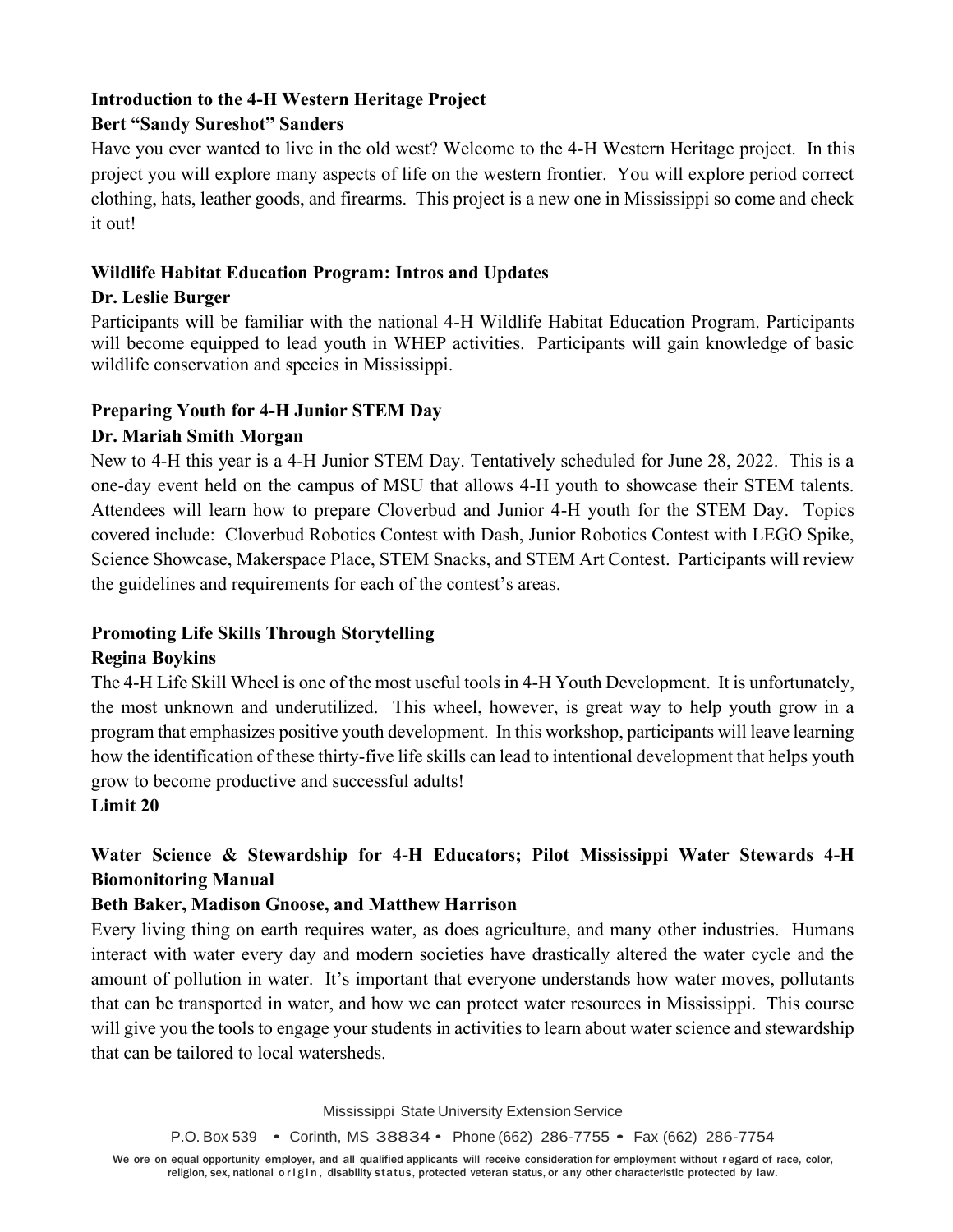### **4-H Citizenship for Local Clubs/Programs Terence Norwood**

Strong communities need strong citizens. In this workshop, participants will learn how to utilize 4-H Citizenship to build future leaders for stronger communities.

## **4-H Opportunities Beyond the County Level Cobie Rutherford and Debra Lloyd**

In this workshop, Mr. Rutherford and Ms. Lloyd will present statewide activities and programs to the volunteers. This will enable them to promote statewide events to their 4-H members in their communities and increase participation in statewide events.

# **Breakdown of Ag Engineering 4-H Contests for State Congress & PADs Mary Love Tagert and James Wooten**

This workshop will share information about each of the different Agricultural Engineering 4-H contests available at regional Project Achievement Days and at State Congress. Workshop participants will learn the various components of each contest, how students are graded, and study materials to use for preparation. Attendees will also have the opportunity to ask questions and provide feedback to improve the contests.

# **Clothing Selection Using Consumer Judging Skills**

# **Sylvia Clark**

Clothing Selection Workshop will provide instruction and tips for 4-H leaders to guide participants through clothing selection procedures and will include usage of consumer judging skills. Youth in the Clothing Selection Contest will learn about fibers and fabrics, wardrobe selection, comparison shopping, fashion interpretation, understanding of style and design, proper grooming, poise in front of others and personal presentation skills.

Mississippi State University Extension Service

P.O. Box 539 • Corinth, MS 38834 • Phone (662) 286-7755 • Fax (662) 286-7754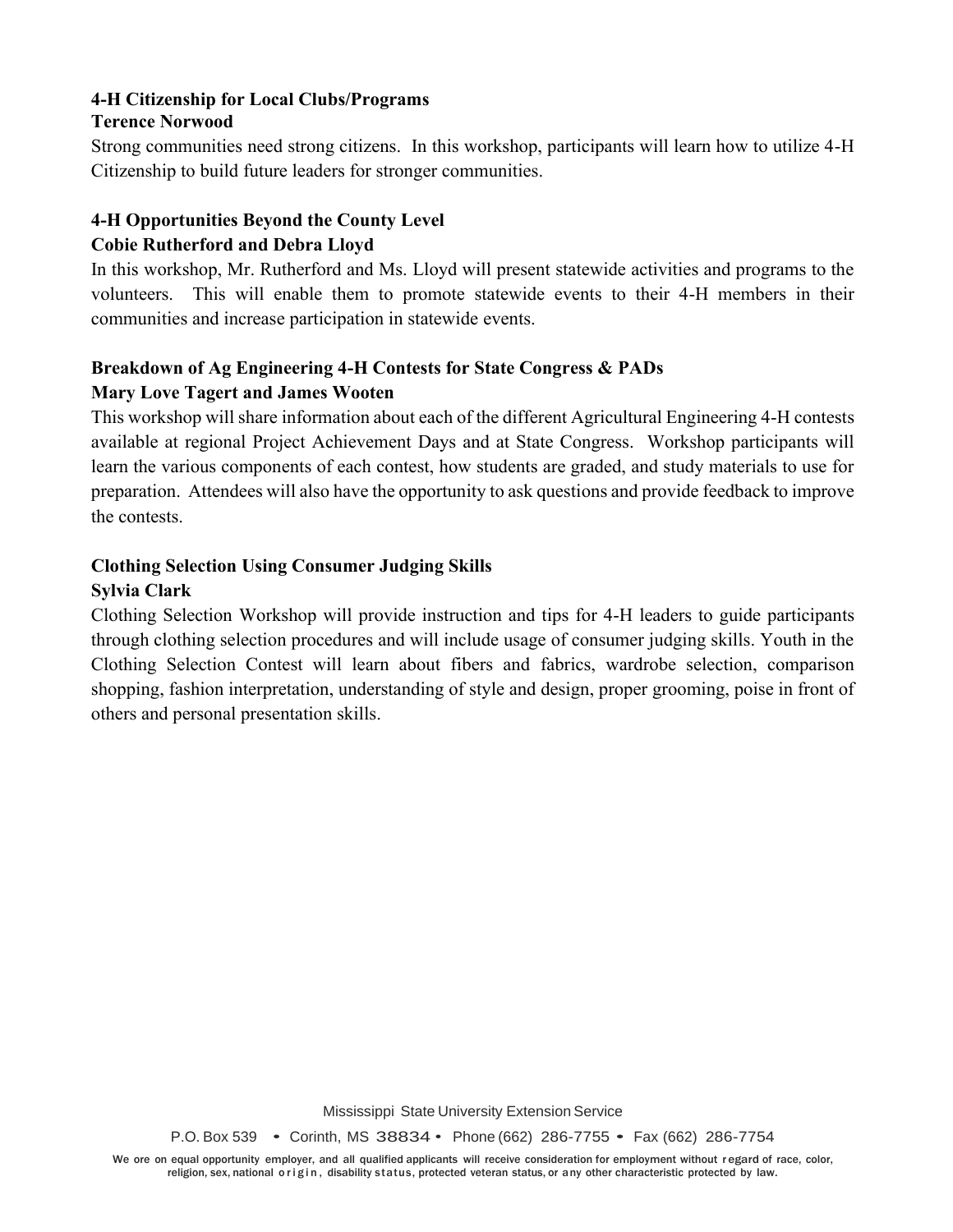# **2022 MVLA Conference Workshops**

### **WORKSHOP SELECTION FORM –** *Please use for the Online Registration*

|  | am• |  |
|--|-----|--|

**Name: \_\_\_\_\_\_\_\_\_\_\_\_\_\_\_\_\_\_\_\_\_\_\_\_\_\_\_\_\_\_\_\_\_\_\_\_\_\_ County: \_\_\_\_\_\_\_\_\_\_\_\_\_\_\_\_\_\_\_\_\_\_\_\_\_\_\_\_**

## **FRIDAY NIGHT FUNS SHOPS –FEBRUARY 25, 8:30 – 9:30 P.M. (PLEASE SELECT ALL THAT YOU PLAN TO PARTICIPATE IN – NO LIMIT)**

From Scraps to Scrapbooks

- Button  $Up Let's get crafty with buttons$
- DIY Cards Projects for Community Service
- Bingo & Coffee Shop

### **SATURDAY WORKSHOPS - CHOOSE ONE WORKSHOP IN EACH TIME SLOT Session I – 9:00 –10:15 a.m.**

| Putt |
|------|
| nn   |

ting Bugs Back in 4-H

\_\_\_\_\_ Congressional Award Program

The 4-H Pledge: Application for Life

Sidewalk Smiles and Health Messaging

### **Session II – 10:30 -11:45 a.m.**

- Introduction to the 4-H Western Heritage Project
- Wildlife Habitat Education Program: Intros and Updates
- The 4-H Pledge: Application for Life
- Preparing Youth for 4-H Junior STEM Day

### **Session III – 1:15 – 2:30 p.m.**

- Promoting Life Skills Through Storytelling
- Water Science & Stewardship for 4-H Educators
- 4-H Citizenship for Local Clubs/Programs
- 4-H Opportunities Beyond the County Level

### **Session IV – 2:45 – 4:00 p.m.**

Breakdown of Ag Engineering 4-H Contests for State Congress & PADs

\_\_\_\_\_ Clothing Selection Using Consumer Judging Skills

- 4-H Citizenship for Local Clubs/Programs
- 4-H Opportunities Beyond the County Level

Mississippi State University Extension Service

P.O. Box 539 • Corinth, MS 38834 • Phone (662) 286-7755 • Fax (662) 286-7754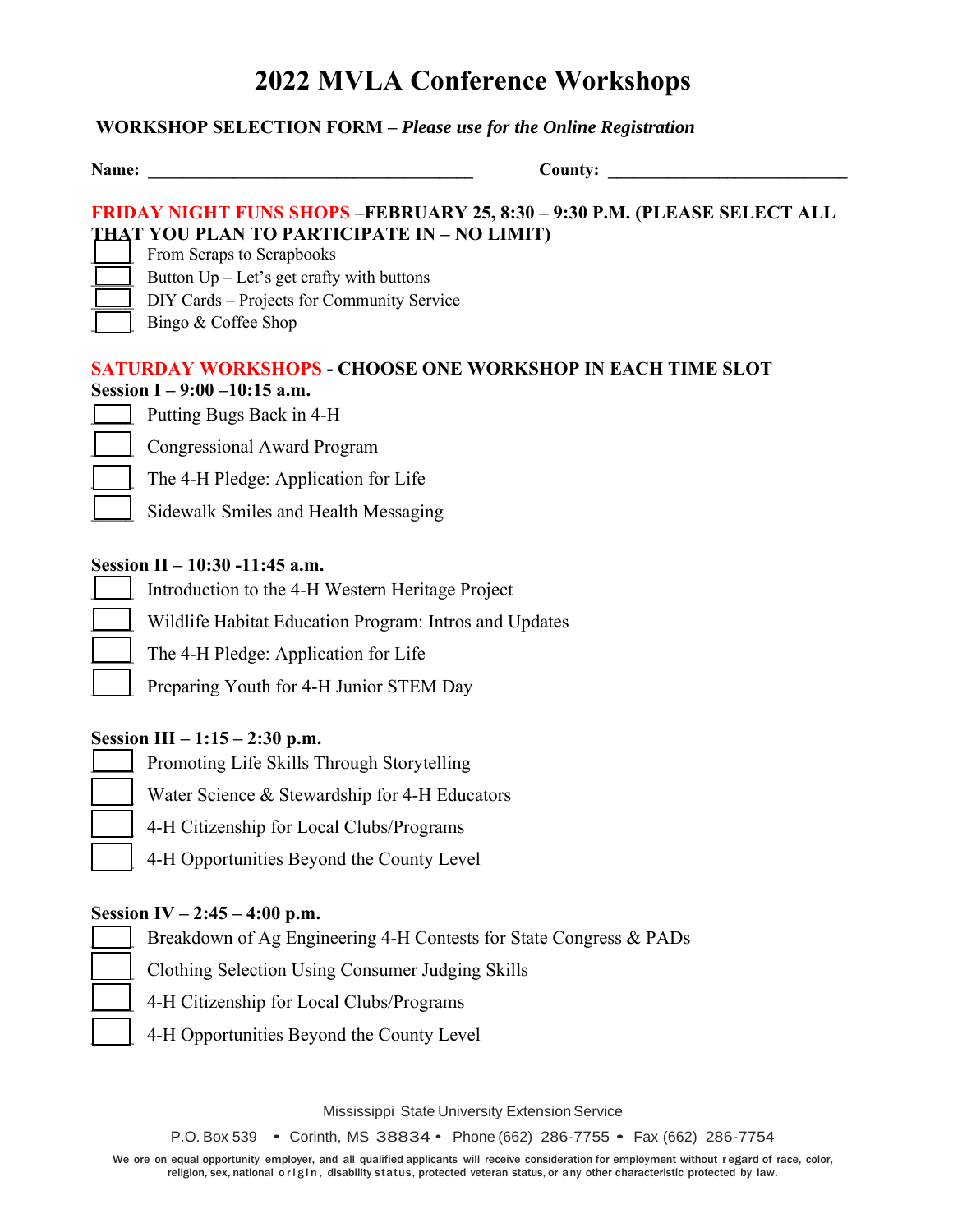# **REGISTRATION FORM – To be used for online registration**

### **MISSISSIPPI 4-H VOLUNTEER LEADERS ANNUAL CONFERENCE**

# **February 25 –26, 2022 Mississippi State University, Starkville**

*This form is to be used by the Extension Agent to register participants on-line. The deadline for online registration is FEBRUARY 11, 2022.*

| Name:                                                                                                  |                       |          |                |
|--------------------------------------------------------------------------------------------------------|-----------------------|----------|----------------|
|                                                                                                        | $City:$ State: $Zip:$ |          |                |
| Phone: County: County:                                                                                 |                       |          |                |
| E-Mail Address: Lawrence and American control of the Main Address:                                     |                       |          |                |
| <b>Full MVLA Conference registration</b><br>(Banquet meal, breaks, lunch, t-shirt & annual membership) |                       | \$115.00 |                |
| <b>Full Conference registration for MVLA Lifetime members</b>                                          |                       | \$105.00 |                |
| <b>Friday Banquet - ONLY</b>                                                                           |                       | \$25.00  |                |
| Saturday registration - ONLY<br>(lunch, breaks, t-shirt & MVLA annual membership)                      |                       | \$90.00  |                |
| MVLA Lifetime Membership ONLY                                                                          |                       | \$100.00 |                |
| Conference T-shirt (S M L XL XXL XXXL XXXXL) Choose Size                                               |                       | Size     |                |
| Late fee for registration after February 11, 2022                                                      |                       | \$10.00  |                |
| Is this your first time to attend the MVLA conference?                                                 |                       | Yes      | N <sub>o</sub> |
| Are you currently a registered Mississippi 4-H Volunteer?                                              |                       | Yes      | N <sub>0</sub> |
| <b>Are you a Lifetime Member of MVLA?</b>                                                              |                       | Yes      | <b>No</b>      |
| Please list any dietary restrictions:                                                                  |                       |          |                |

**All participants must be registered and have paid all registration fees to attend. This conference is for adults only (this includes all workshops). Please respect the fact that childcare will not be provided during the conference.**

**Emergency Contact (Name & Phone #):** 

Mississippi State University Extension Service

P.O. Box 539 • Corinth, MS 38834 • Phone (662) 286-7755 • Fax (662) 286-7754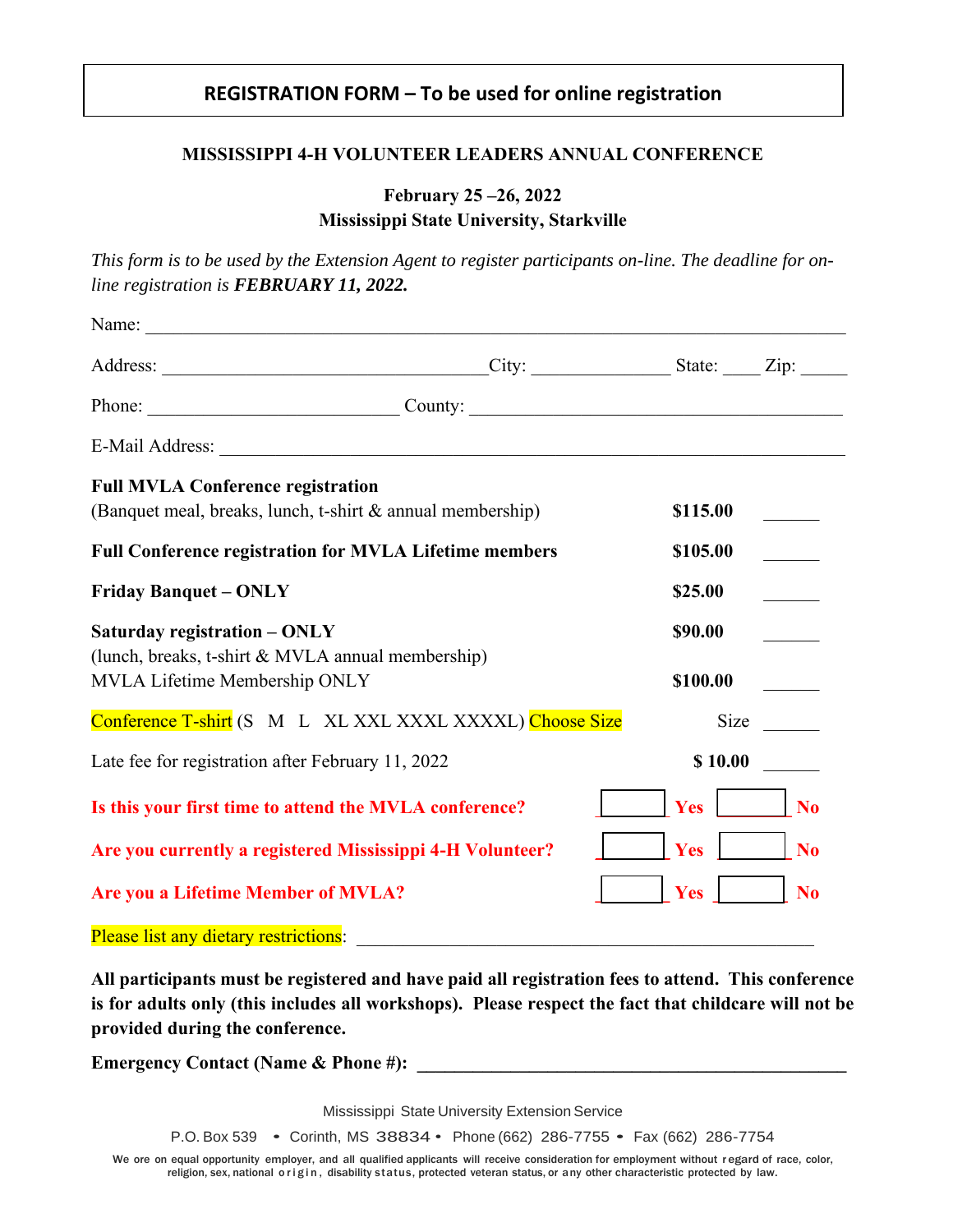### **MISSISSIPPI STATE UNIVERSITY**

#### **PHOTO RELEASE FORM**

I hereby grant permission to Mississippi State University (MSU), Mississippi State University Extension Service (MSU-ES), or anyone authorized by MSU, to use and reproduce any and all photographs of me that have been taken during my involvement in the Mississippi Volunteer Leaders' Association Conference without compensation to me. All negatives and positives (whether digital or film), together with any prints, are owned by MSU. MSU reserves the right to crop and edit the photographs and to use these photographs in any form, including but not limited to print and electronic publications, social media, or web posting. MSU may choose not to use the photographs at all, or may choose to use the photographs at its discretion at a later date. MSU reserves the right to discontinue use of photos without notice.

I acknowledge that I am 18 years of age or older have read and understood the terms of this release.

Name (Print)

Signature

Date

*Contact information:* 

\_\_\_\_\_\_\_\_\_\_\_\_\_\_\_\_\_\_\_\_\_\_\_\_\_\_\_\_\_\_\_\_\_\_\_\_\_\_\_\_\_\_\_\_\_\_\_\_\_

\_\_\_\_\_\_\_\_\_\_\_\_\_\_\_\_\_\_\_\_\_\_\_\_\_\_\_\_\_\_\_\_\_\_\_\_\_\_\_\_\_\_\_\_\_\_\_\_\_\_

\_\_\_\_\_\_\_\_\_\_\_\_\_\_\_\_\_\_\_\_\_\_\_\_\_\_\_\_\_\_\_\_\_\_\_\_\_\_\_\_\_\_\_\_\_\_\_\_\_\_

Phone

Email

Mississippi State University Extension Service

P.O. Box 539 • Corinth, MS 38834 • Phone (662) 286-7755 • Fax (662) 286-7754